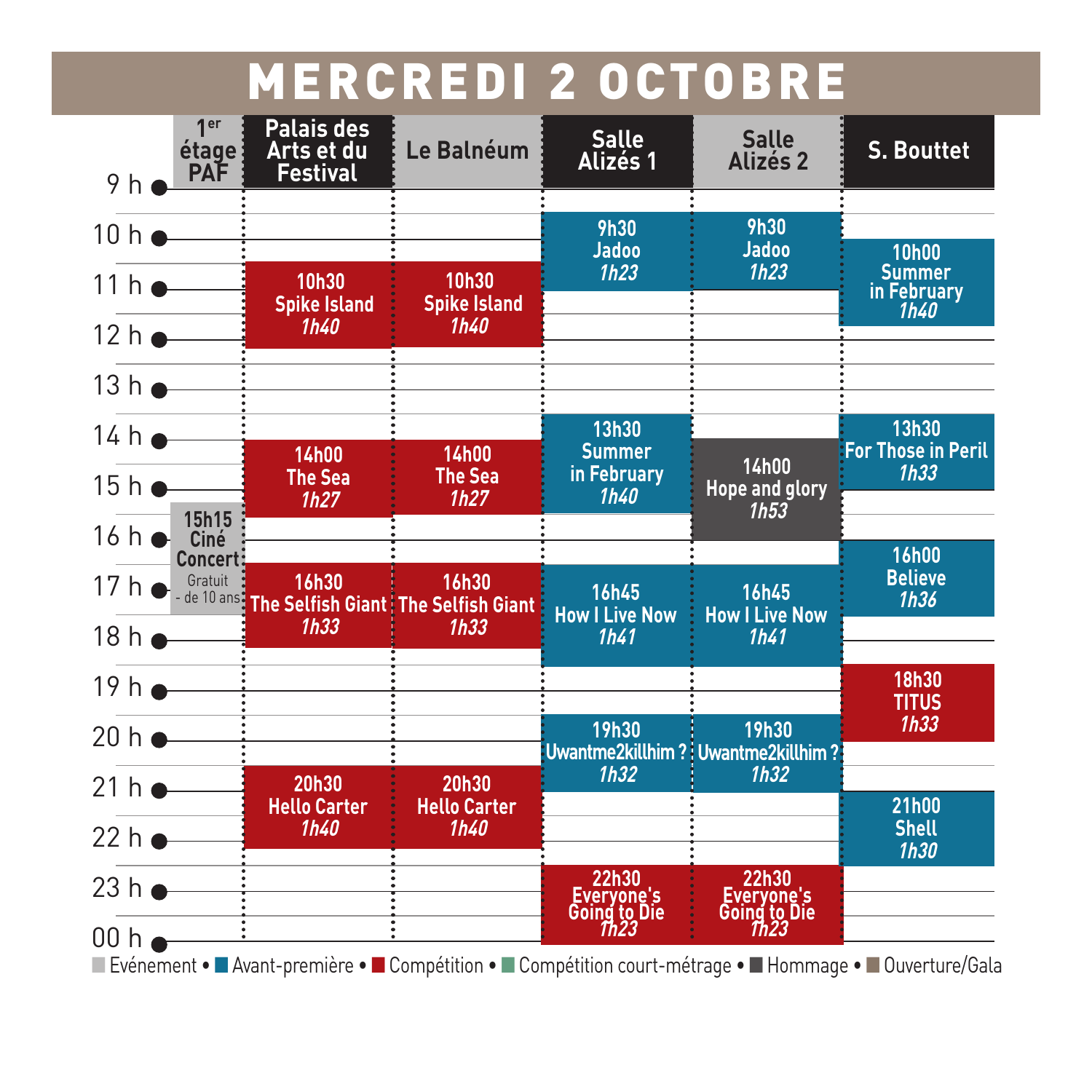### **JEUDI 3 OCTOBRE**

| 9h                               | 1 <sub>er</sub><br>étage<br><b>PAF</b> | <b>Palais des</b><br>Arts et du<br><b>Festival</b>      | Le Balnéum                        | <b>Salle</b><br><b>Alizés 1</b>             | <b>Salle</b><br><b>Alizés 2</b>                                     | <b>S. Bouttet</b>                                  |
|----------------------------------|----------------------------------------|---------------------------------------------------------|-----------------------------------|---------------------------------------------|---------------------------------------------------------------------|----------------------------------------------------|
|                                  |                                        | $10 h \bullet$ $\longrightarrow$                        |                                   |                                             |                                                                     |                                                    |
| $11h$ $\longrightarrow$          |                                        | <b>11h00</b>                                            |                                   | 10h30<br><b>The Sea</b><br>1h27             | <b>10h30</b><br><b>The Sea</b><br>1h27                              | <b>10h00</b><br><b>Believe</b><br>1h36             |
| $12h$ $\rightarrow$<br>$13h$ $-$ |                                        | <b>The Girl</b><br>1h31<br>(ouvert au public)           |                                   |                                             |                                                                     |                                                    |
| $14 h$ $\longrightarrow$         |                                        |                                                         | <b>14h00</b>                      |                                             |                                                                     | 13h30<br><b>TITUS</b>                              |
|                                  |                                        | $15 h \bullet - \frac{1}{2}$<br>$16h$ $\longrightarrow$ | <b>For Those in Peril</b><br>1h33 | <b>14h30</b><br><b>Spike Island</b><br>1h40 | 14h30<br><b>Spike Island</b><br>1h40                                | 1h33                                               |
|                                  |                                        | $17 h \bullet \longrightarrow$                          | <b>16h30</b><br><b>Shell</b>      |                                             |                                                                     | <b>16h00</b><br><b>Hello Carter</b><br><b>1h40</b> |
|                                  |                                        | $18h$ $\longrightarrow$                                 | <b>1h30</b>                       | <b>17h30</b><br><b>Summer in</b>            | 17h15<br><b>Dangerous liaisons</b><br>1h59                          |                                                    |
|                                  |                                        | $19 h \bullet \frac{1}{1}$                              |                                   | February - 1h40                             |                                                                     | <b>18h30</b><br><b>Believe</b><br>1h34             |
| $20 h \rightarrow$<br>21h        |                                        | <b>20h00</b><br><b>The Girl</b>                         |                                   | 20h15                                       | 20h15<br>The Selfish Giant The Selfish Giant                        |                                                    |
| 22 h                             |                                        | 1h31<br>(sur invitation)                                |                                   | 1h33                                        | 1h33                                                                | 21h00<br><b>Sherlock Holmes</b><br><b>2h09</b>     |
| $23h$ $\bullet$                  |                                        |                                                         |                                   | 22h30<br>to Die - 1h23                      | 22h30<br><b>Everyone's Going: Everyone's Going</b><br>to Die - 1h23 |                                                    |
|                                  |                                        |                                                         |                                   |                                             |                                                                     |                                                    |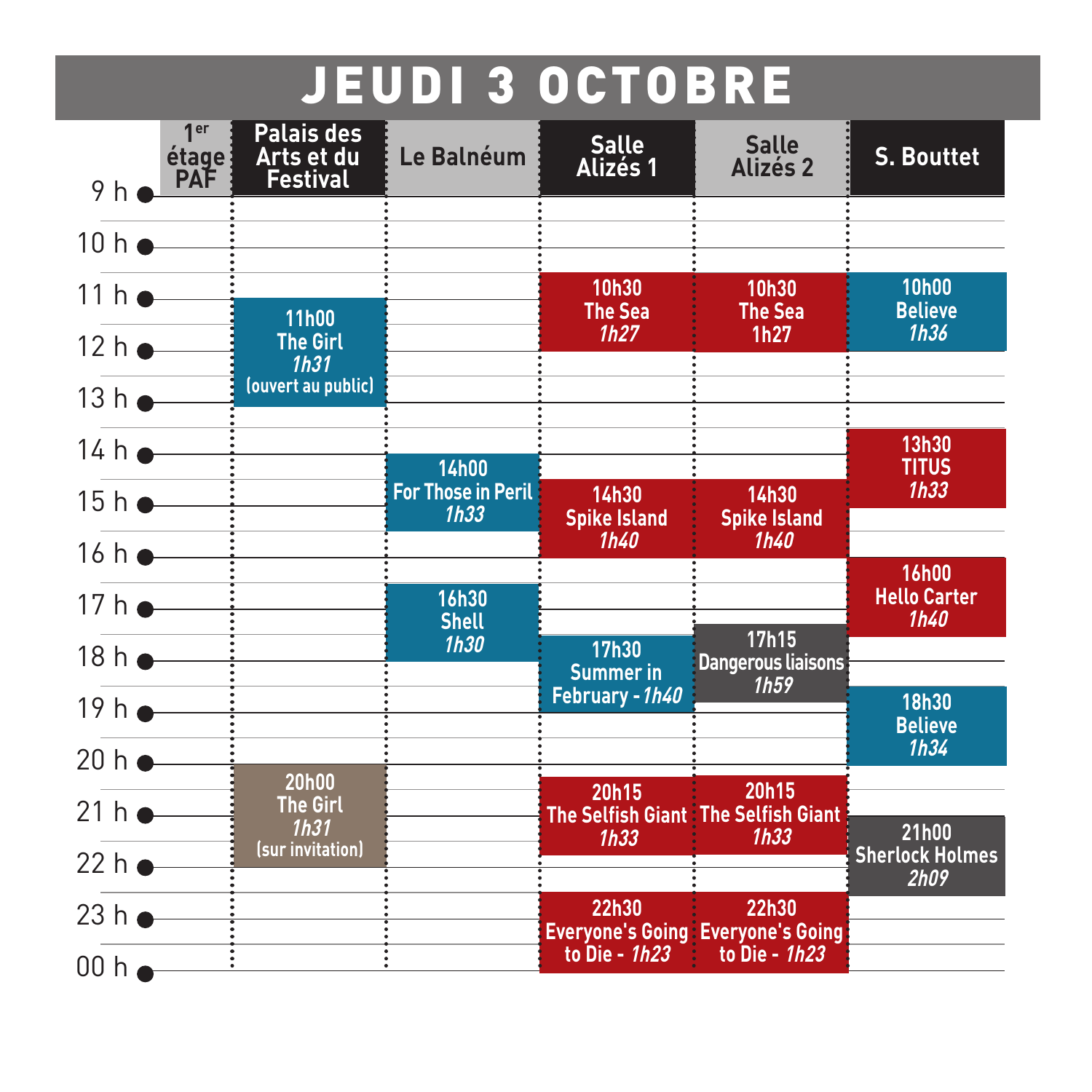### **VENDREDI 4 OCTOBRE**

| 9 <sub>h</sub>           | $St-$<br><b>Lunaire</b> | 1er<br>étage<br><b>PAF</b>               | <b>Palais des</b><br>Arts et du<br>Festival | Le Balnéum                                  | <b>Salle</b><br>Alizés 1                         | <b>Salle</b><br><b>Alizés 2</b>                       | <b>S. Bouttet</b>                       |
|--------------------------|-------------------------|------------------------------------------|---------------------------------------------|---------------------------------------------|--------------------------------------------------|-------------------------------------------------------|-----------------------------------------|
| $10 h$ $\rightharpoonup$ |                         |                                          |                                             | <b>10h00</b>                                |                                                  |                                                       |                                         |
| $11h$ $\bullet$          |                         |                                          | <b>11h00</b>                                | <b>Jadoo</b><br>1h23                        | <b>10h30</b><br><b>Everyone's</b>                | 10h30<br><b>Everyone's</b>                            | <b>10h45</b>                            |
|                          | 12h                     |                                          | <b>The Sea</b><br>1h27                      |                                             | <b>Going to Die</b><br>1h23                      | <b>Going to Die</b><br>1h23                           | <b>Shell</b><br><b>1h30</b>             |
| 13 h                     |                         |                                          |                                             |                                             |                                                  |                                                       |                                         |
| $14 h$ $-$               |                         |                                          |                                             |                                             | 13h30                                            |                                                       |                                         |
| $15h$ $\longrightarrow$  |                         | Après-<br>midi<br>'séries"               | 14h30<br><b>Spike Island</b>                | <b>14h30</b><br><b>Spike Island</b>         | <b>Mary Reilly</b><br>1h46<br>suivi par une      | <b>14h00</b><br><b>The Stone Roses</b><br><b>1h36</b> | 14h15<br><b>Believe</b>                 |
| $16h$ $\longrightarrow$  |                         | $All-$<br>afternoon                      | 1h40                                        | 1h40                                        | master class de<br>Philippe Rousselot            |                                                       | 1h36                                    |
| $17h$ $\bullet$          |                         | <b>TV</b> series<br>:programme:<br>14.00 | <b>17h00</b>                                | <b>17h00</b>                                |                                                  | <b>16h30</b><br><b>NFTS vs. FEMIS</b>                 | <b>16h45</b>                            |
| 18h                      |                         | Ripper<br>:Street (60'):                 | <b>About Time</b>                           | <b>About Time</b>                           |                                                  | 1h34                                                  | <b>TITUS</b><br>1h33                    |
| $19h$ $\rightarrow$      |                         | 15.10<br>:The Village:<br>(60)           | 2h03                                        | <b>2h03</b>                                 | <b>18h00</b><br><b>TITUS</b><br>1h33             |                                                       |                                         |
| $20 h$ $\bullet$         |                         | 16.20<br>: Inspector :<br>G. Gently      | <b>19h45</b>                                | <b>19h45</b>                                |                                                  |                                                       | <b>19h00</b><br><b>Uwantme2killhim?</b> |
| 21h                      | 20h30<br><b>Jadoo</b>   | (90')<br>17.30                           | <b>The Selfish Giant:</b><br>1h33           | <b>The Selfish Giant</b><br>1h33            |                                                  |                                                       | 1h32                                    |
| 22h                      | 1h23                    | Peaky<br><b>Blinders</b>                 |                                             |                                             |                                                  |                                                       | 21h15<br><b>For Those in Peril</b>      |
| 23h                      |                         | (60')                                    | <b>22h00</b><br><b>Hello Carter</b><br>1h40 | <b>22h00</b><br><b>Hello Carter</b><br>1h40 | 22h45<br><b>Berberian</b><br><b>Sound Studio</b> | <b>22h00</b><br><b>How I Live Now</b><br>1h41         | 1h33                                    |
| 00 h                     |                         |                                          |                                             |                                             | 1h34                                             |                                                       |                                         |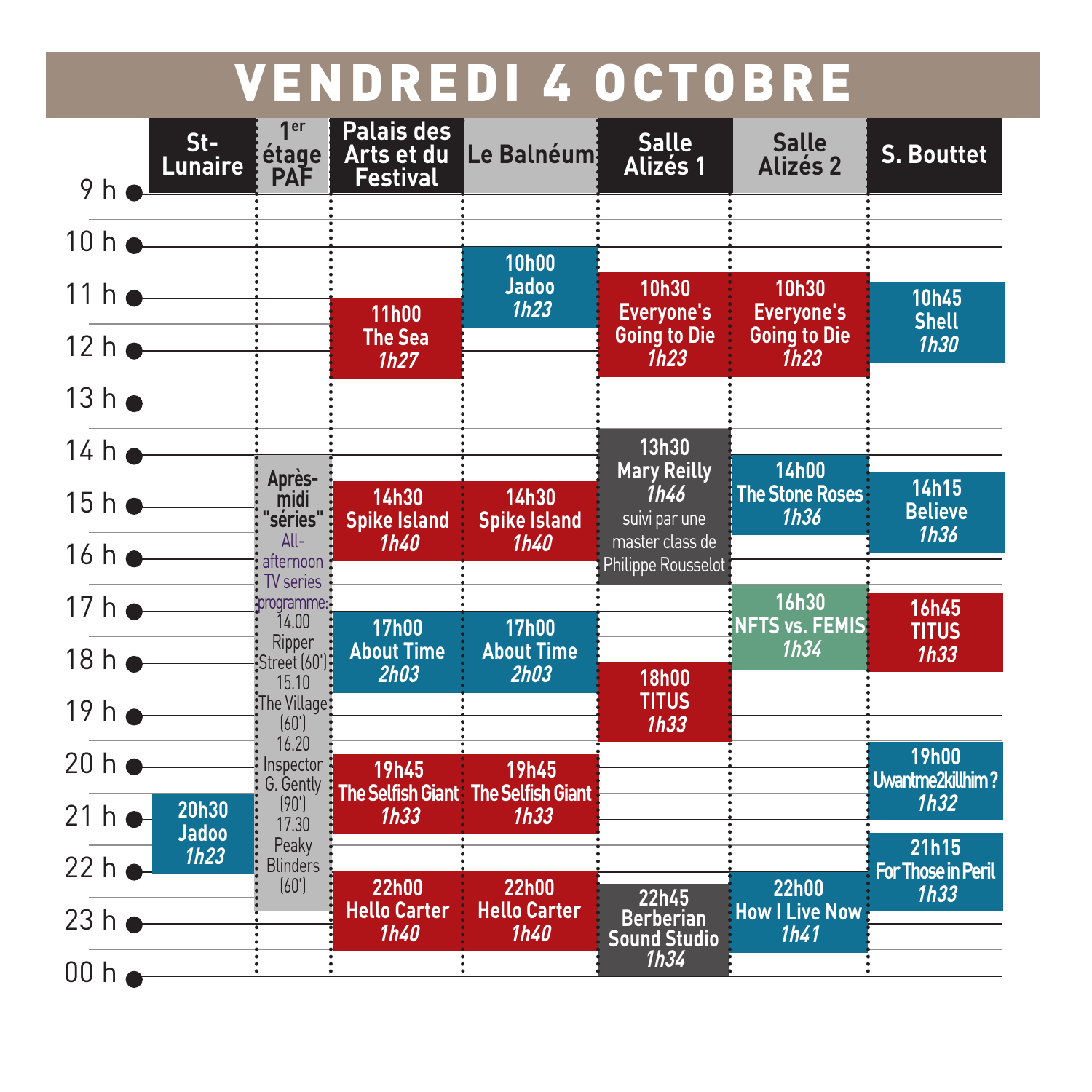# **SAMEDI 5 OCTOBRE**

| <b>Pleurtuit!</b><br>1 <sup>er</sup><br>St-<br>étage<br><b>Lunaire</b><br><b>PAF</b><br>9 <sub>h</sub> | <b>Palais des</b><br>Arts et du<br>Festival | Le Balnéum                                                                                                                                      | <b>Salle</b><br><b>Alizés 1</b>                                  | <b>Salle</b><br><b>Alizés 2</b>                                          | <b>S. Bouttet</b>                                  |
|--------------------------------------------------------------------------------------------------------|---------------------------------------------|-------------------------------------------------------------------------------------------------------------------------------------------------|------------------------------------------------------------------|--------------------------------------------------------------------------|----------------------------------------------------|
| $10 h$ $\longrightarrow$                                                                               |                                             |                                                                                                                                                 |                                                                  |                                                                          |                                                    |
| $11h$ $\bullet$                                                                                        | 10h30                                       | 10h30<br><b>The Selfish Giant The Selfish Giant</b><br>1h33                                                                                     | <b>10h00</b><br><b>Everyone's</b><br><b>Going to Die</b><br>1h23 | <b>10h00</b><br><b>Everyone's</b><br><b>Going to Die</b><br>1h23         | <b>10h00</b><br><b>NFTS vs. FEMIS</b><br>1h34      |
| 12h                                                                                                    | 1h33                                        |                                                                                                                                                 |                                                                  |                                                                          |                                                    |
| $13 h$ $\longrightarrow$                                                                               |                                             |                                                                                                                                                 |                                                                  |                                                                          |                                                    |
| 14h                                                                                                    | <b>13h30</b><br><b>About Time</b>           | 13h30<br><b>About Time</b>                                                                                                                      | 13h45<br><b>The Sea</b>                                          | <b>13h45</b><br><b>The Sea</b>                                           | 13h15<br><b>The Wipers</b><br>Times – 1 <i>h30</i> |
| $15h$ $\longrightarrow$                                                                                | 2h03                                        | 2h03                                                                                                                                            | 1h27                                                             | 1h27                                                                     | suivi d'une table<br>ronde sur les                 |
| $16h$ $\longrightarrow$                                                                                |                                             |                                                                                                                                                 |                                                                  |                                                                          | co-productions TV(1h)<br><b>16h30</b>              |
| 17h<br><b>Pleurtuit:</b>                                                                               |                                             |                                                                                                                                                 | <b>16h30</b><br><b>Hello Carter</b>                              | <b>16h30</b><br><b>Hello Carter</b>                                      | <b>Believe</b><br>1h36                             |
| <b>17h00</b><br>18h<br><b>How I Live</b>                                                               |                                             |                                                                                                                                                 | 1h40                                                             | 1h40                                                                     |                                                    |
| <b>Now</b><br>19h<br>1h41                                                                              |                                             |                                                                                                                                                 |                                                                  |                                                                          | <b>18h30</b><br><b>TITUS</b>                       |
| 20h                                                                                                    | <b>19h15</b><br><b>Week end</b>             | 19h15<br><b>Week end</b>                                                                                                                        | <b>19h30</b><br><b>Spike Island</b>                              | <b>19h30</b><br><b>Spike Island</b>                                      | 1h33                                               |
| <b>St-Lunaire:</b><br>21h<br><b>20h30</b>                                                              | à Paris<br>1h33                             | à Paris 1h33<br>(sur invitation)                                                                                                                | 1h40                                                             | 1h40                                                                     | 20h45                                              |
| <b>Summer in</b><br>22h<br><b>February</b>                                                             | (sur invitation)                            |                                                                                                                                                 |                                                                  |                                                                          | <b>Jadoo</b><br>1h23                               |
| 1h40<br>23h                                                                                            | <b>22h00</b><br><b>Week end</b>             | <b>22h00</b><br><b>Week end</b><br>à Paris - 1h33 à Paris - 1h33<br>$\left\{ \right\}$ (ouvert au public) (ouvert au oublic) $\left\{ \right\}$ | 22h15<br><b>How I Live Now!</b><br>1h41                          | <b>22h00</b><br><b>Best-of</b><br>courts-métrages<br>short films<br>1h30 | 22h30<br>Uwantme2killhim?<br>1h32                  |
| 00 h                                                                                                   |                                             |                                                                                                                                                 |                                                                  |                                                                          |                                                    |